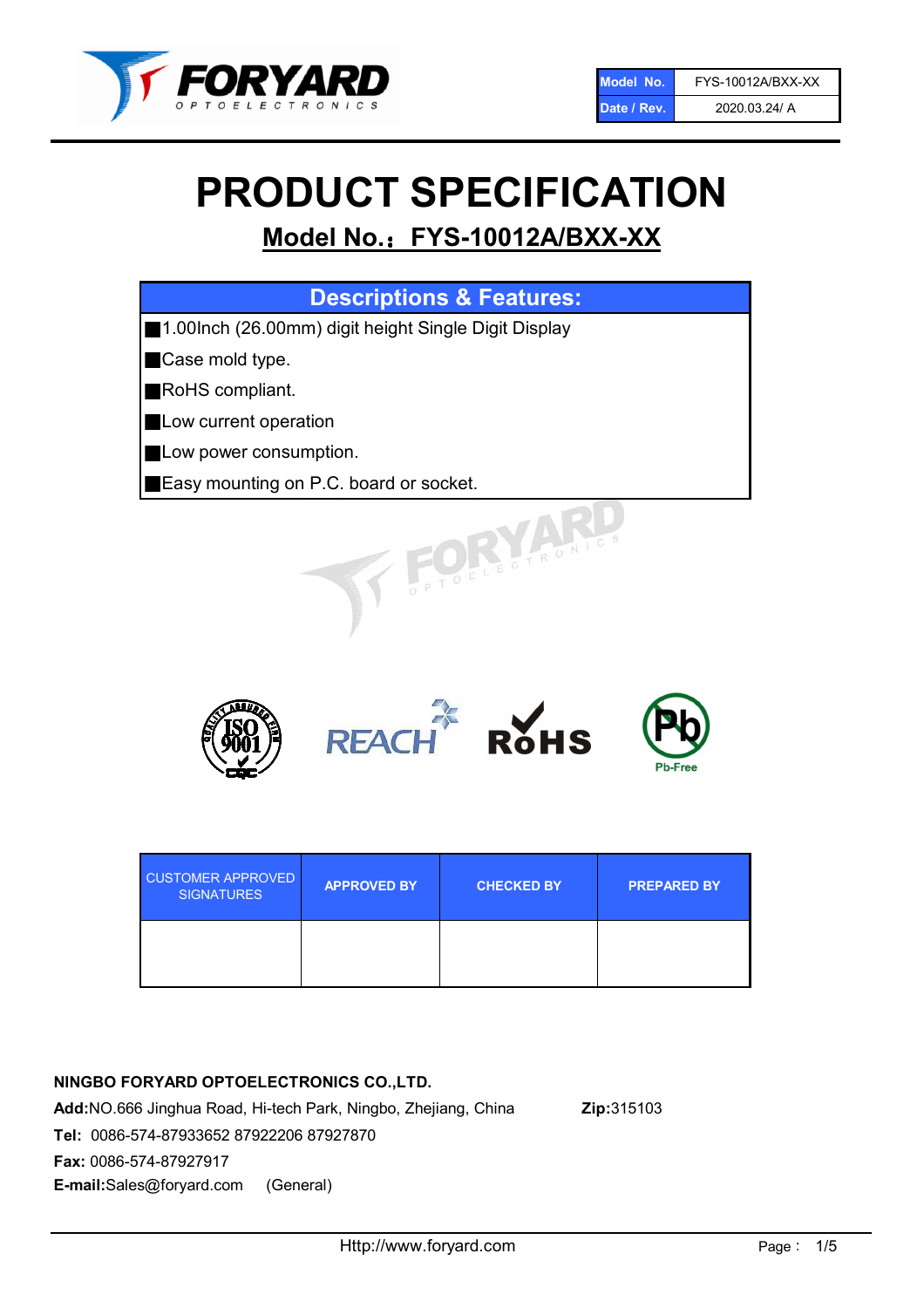

| Model No.   | FYS-10012A/BXX-XX |
|-------------|-------------------|
| Date / Rev. | 2020.03.24/ A     |

#### Model No.: FYS-10012A/BXX-XX

#### ■ -XX: REF Surface / Epoxy color

| Color<br><b>Number</b>   |                        |                           |               |                |
|--------------------------|------------------------|---------------------------|---------------|----------------|
| <b>REF Surface Color</b> | $\bigcap$ White        | ○ Black  ○ Gray           | $\circ$ Red   | ○ Green        |
| <b>Epoxy Color</b>       | $\bigcirc$ Water Clear | $\circ$ White $\circ$ Red | $\circ$ Green | $\circ$ Yellow |

#### ■ Mechanical Dimensions



#### Notes:

- 1. All pins are Φ0.51[.020]mm
- 2. Dimension in millimeter [inch], tolerance is ±0.25 [.010] and angle is ±1° unless otherwise noted.
- 3. Bending≤Length\*1%.
- 4.The specifications,characteristics and technical data described in the datasheet are subject to change without prior notice.
- 5.The drawing is different from the actual one, please refer to the sample.

 $2.54*4=10.16$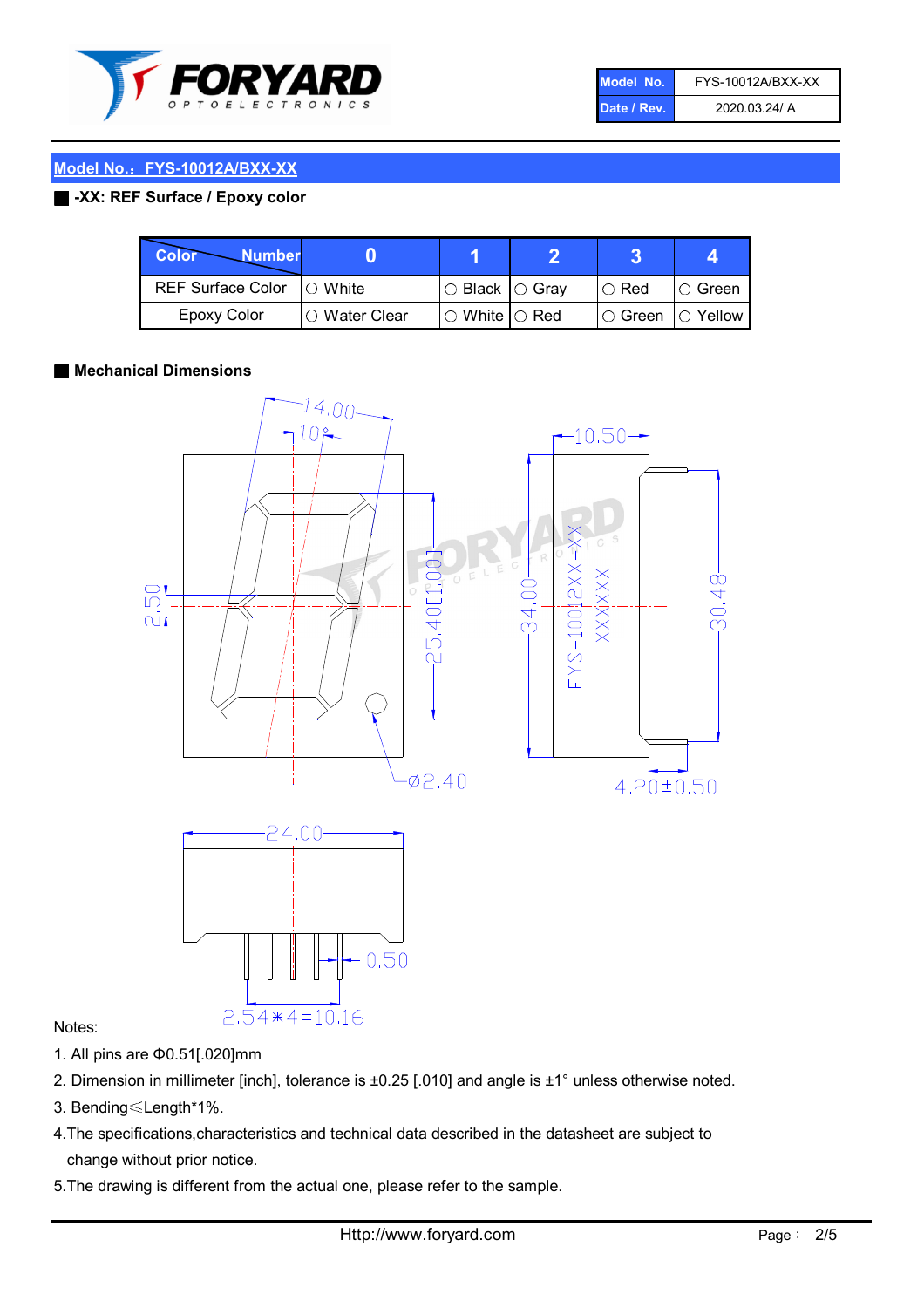

| Model No.   | FYS-10012A/BXX-XX |
|-------------|-------------------|
| Date / Rev. | 2020.03.24/ A     |

## Model No.: FYS-10012A/BXX-XX

## ■ All Light On Segments Feature & Pin Position



#### ■ Internal Circuit Diagrams

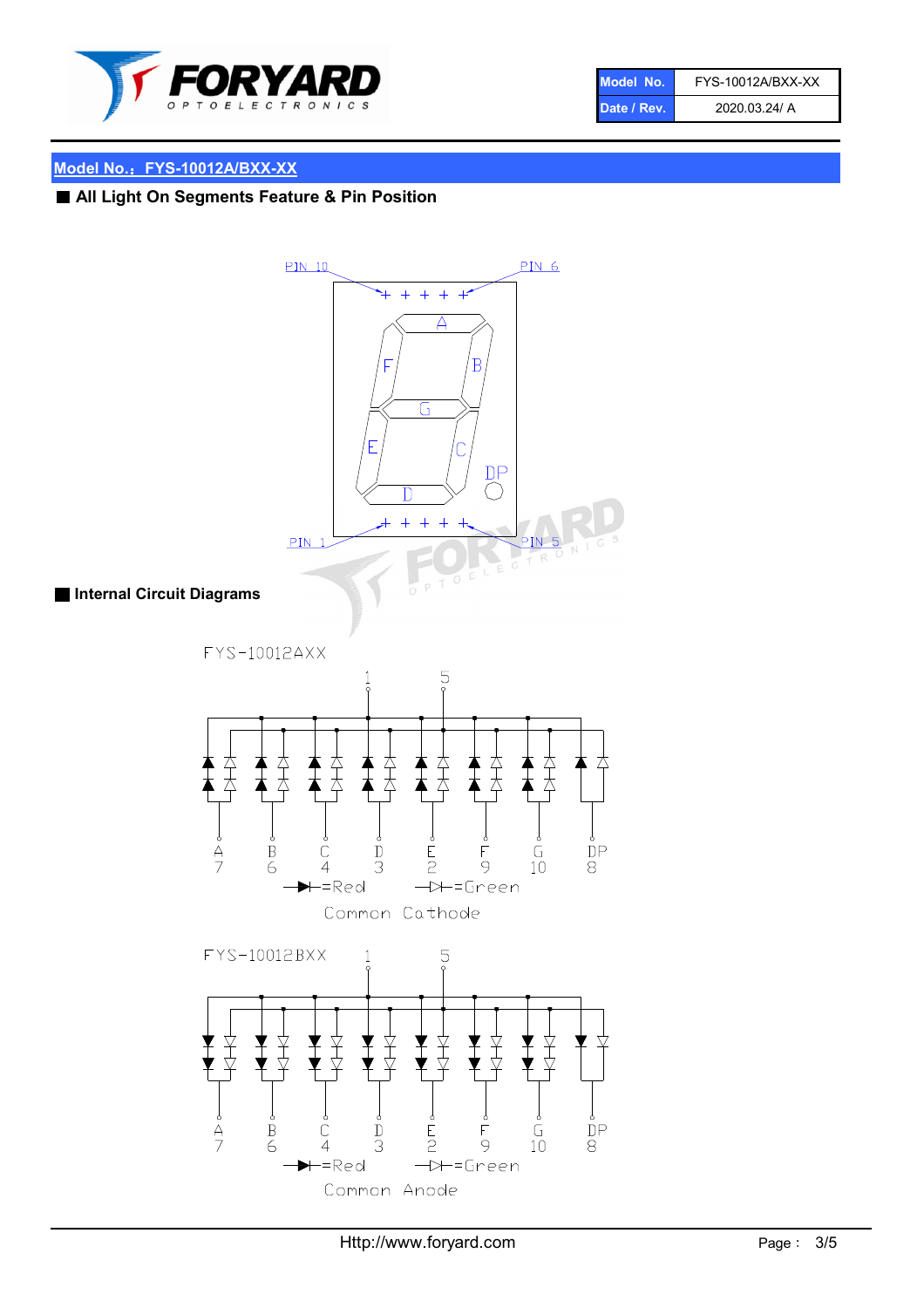

| Model No.   | FYS-10012A/BXX-XX |
|-------------|-------------------|
| Date / Rev. | 2020.03.24/ A     |

(Ta=25℃)

#### Model No.: FYS-10012A/BXX-XX

#### Absolute maximum ratings

| solute maximum ratings       |               |                       | (Ta=25℃)     |            |             |
|------------------------------|---------------|-----------------------|--------------|------------|-------------|
| <b>Parameter</b>             | <b>Symbol</b> | <b>Test Condition</b> | <b>Value</b> |            |             |
|                              |               |                       | <b>Min</b>   | <b>Max</b> | <b>Unit</b> |
| Reverse Voltage              | VR            | $IR = 30$             | 5            |            |             |
| <b>Forward Current</b>       | ΙF            |                       |              | 30         | mA          |
| Power Dissipation            | Pd            |                       |              | 100        | mW          |
| <b>Pulse Current</b>         | Ipeak         | Duty=0.1mS,1KHz       |              | 150        | mA          |
| <b>Operating Temperature</b> | Topr          |                       | $-40$        | $+85$      | °C          |
| Storage Temperature          | Tstr          |                       | $-40$        | $+85$      | °C          |

#### ■ Electrical-Optical Characteristics

#### ● Color Code & Chip Characteristics:(Test Condition:IF=10mA)

Typ Max S | Hi $\textsf{Red}$  | AlGaInP | 660nm LE 20nm | 2.00 | 2.50 D | Super Red | AIGaAs/DH | 650nm | 20nm | 2.00 | 2.50 E | Orange | GaAsP | 625nm | 35nm | 2.00 | 2.50 A | Amber | GaAsP | 610nm | 35nm | 2.00 | 2.50 Y | Yellow | GaAsP | 590nm | 35nm | 2.00 | 2.50 G Yellow Green AIGaInP | 570nm | 10nm | 2.00 | 2.50 3.00 3.80 3.00 3.80 W | White | InGaN/GaN | X=0.29,Y=0.30 |CCT:9500K| 3.00 | 3.80 UHR Ultra Hi Red | AlGaInP | 640nm | 20nm | 2.00 | 2.50 UR | Ultra Red | AlGaInP | 635nm | 20nm | 2.00 | 2.50 UE Ultra Orange | AIGaInP | 625nm | 20nm | 2.00 | 2.50 UA Ultra Amber | AIGaInP | 610nm | 20nm | 2.00 | 2.50  $UV$  Ultra Yellow  $\vert$  AlGaInP  $\vert$  590nm  $\vert$  20nm  $\vert$  2.00  $\vert$  2.50  $\text{UG}$  Ultra Yellow Green | AIGaInP | 570nm | 30nm | 2.00 | 2.50 PG Pure Green | InGaN | 520nm | 36nm | 3.00 | 3.80 30nm 3.00 3.80 30nm 3.00 3.80 UW |Ultra White | InGaN/GaN | X=0.29,Y=0.30 |CCT:9500K| 3.00 | 3.80 40~85 60~120~180 40~70 Segment-to-Segment Luminous Intensity ratio(Iv-M) 1.5:1 610nm 9~20(mw) 350~450 470nm 120~180 120~180 Ultra Blue InGaN/GaN InGaN/GaN 9~20(mw) 20~50 280~600 570nm | 30nm | 2.00 | 2.50 | 20~60 470nm 590nm InGaN/GaN B Blue I InGaN 570nm | 10nm | 2.00 | 2.50 | 10~20 30~105 30~135 460nm 520nm Ultra brightness **AlGaInP** AlGaInP 60nm AlGaInP 640nm Peak Wave Length $(\lambda_{\rm P})$ UB 460nm 635nm AlGaInP AlGaInP AlGaInP InGaN/GaN AlGaInP 10~20 Luminous **Intensity** (Iv) Unit:mcd AlGainP 660nm GaAsP GaAsP AlGaAs/DH **Spectral** Line halfwidth (∆λ1/2) 10~20 Standard brightness Forward Voltage(VF) Unit:V 15~30 10~20 625nm GaAsP 590nm **Emitting Color Dice Material** 10~21 610nm

#### Note:

1.Luminous Intensity is based on the Foryard standards.

2.Pay attention about static for InGaN